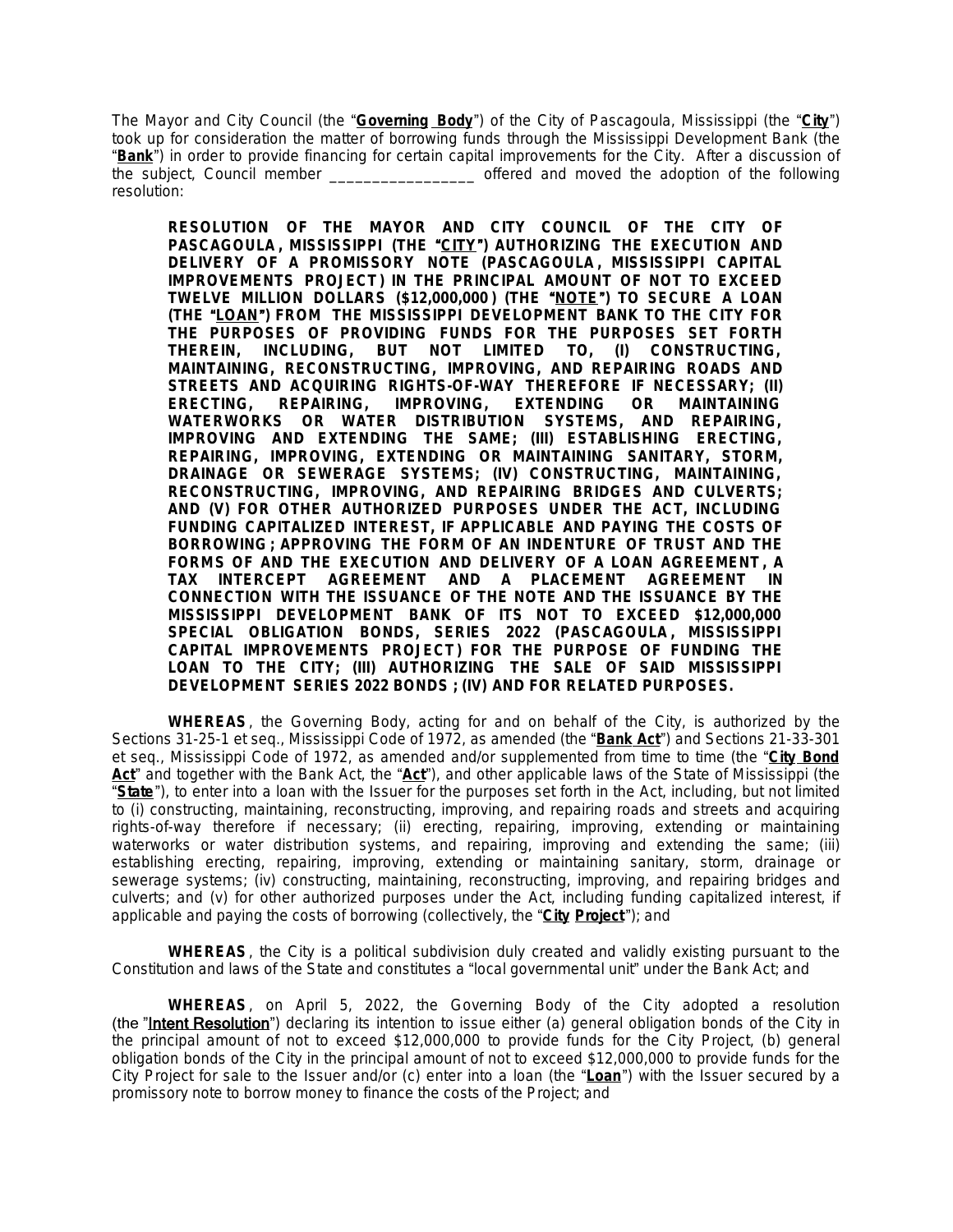**WHEREAS**, pursuant to applicable law and as directed by the Intent Resolution, the Intent Resolution was published once a week for at least three (3) consecutive weeks in *The sun Herald*, a newspaper published in the City, and having a general circulation in the City and qualified under the provisions of Section 13-3-31, Mississippi Code of 1972, as amended, the first publication having been made not less than twenty-one (21) days prior to May 3, 2022, and the last publication having been made not more than seven (7) days prior to such date, said notice having been published in said newspaper on April 8, 15, 22 and 29, 2022; and

**WHEREAS**, on or prior to the hour of 4:00 o'clock p.m. on May 3, 2022, no written protest against the issuance of the bonds or note, nor any other objection of any kind or character against the loan and the note described in the Intent Resolution had been filed with the City Clerk of the City (the "**City Clerk**") or presented by the qualified electors of the City; and

**WHEREAS**, on May 3, 2022, at the usual meeting place of the Governing Body, the Governing Body convened and adopted a resolution (the "**No Protest Resolution** ") finding and determining that the Intent Resolution was duly published as required by law and that no written protest or other objection of any kind or character against the issuance of the loan, the note and the bonds as described in the Intent Resolution was filed by qualified electors of the City and the Governing Body did authorize and approve the issuance of such Loan to raise money for the Project, all in accordance with the Act; and

**WHEREAS**, the City is authorized under the provisions of the Act to borrow from the Bank in such amounts as it may find necessary and proper in order to provide financing for the City Project; and

**WHEREAS**, it would be in the best interest of the City for the Governing Body to provide funding for the costs of the City Project by entering into the Loan with the Bank in accordance with the Act; and

**WHEREAS**, the Loan will be secured by the City's Promissory Note (Pascagoula, Mississippi Capital Improvements Project) (the "**Note**") in an aggregate principal amount of not to exceed \$12,000,000, payable by the City to the Bank; and

**WHEREAS**, the Loan and Note shall not constitute an indebtedness of the City within the meaning of any statutory or charter restriction, limitation, or provision, and the taxing power of the City will not be pledged to the payment of said Loan and Note, but the same, together with the interest thereon, shall be payable solely from legally available revenues of the City, including, without limitation, available amounts of the City's General Fund; and

**WHEREAS**, pursuant to an Indenture of Trust, dated as of the date of delivery (the "**Indenture** "), between the Bank and a to be determined trustee (the "**Trustee**"), the Bank will issue its Special Obligation Bonds, Series 2022 (Pascagoula, Mississippi Capital Improvements Project) in an aggregate principal amount of not to exceed \$12,000,000 (the "**Series 2022 Bonds**") to fund the Loan and the City Project and will assign the Note to the Trustee as security for the Series 2022 Bonds; and

**WHEREAS**, the City will enter into a Loan Agreement, dated as of the date of delivery, with the Bank (the "**Loan Agreement** ") pursuant to which the Bank will loan the proceeds of the Series 2022 Bonds to the City to pay the costs of the City Project and the costs incurred by the City and the Bank in connection with the Loan and the Series 2022 Bonds; and

**WHEREAS**, under the Loan Agreement and the Note, the City will agree to make payments on the Note in amounts sufficient to pay the principal of, premium, if any, and interest on the Series 2022 Bonds, as and when the same shall become due and payable; and

**WHEREAS**, the City and the Bank will, under the Bank Act, enter into a Tax Intercept Agreement, dated as of the date of delivery (the "**Tax Intercept Agreement** "), securing payment of the Note and the Series 2022 Bonds, pursuant to which the City will agree to the withholding of certain monies to which it may be entitled from the State in order to satisfy any delinquent payments on the Note; and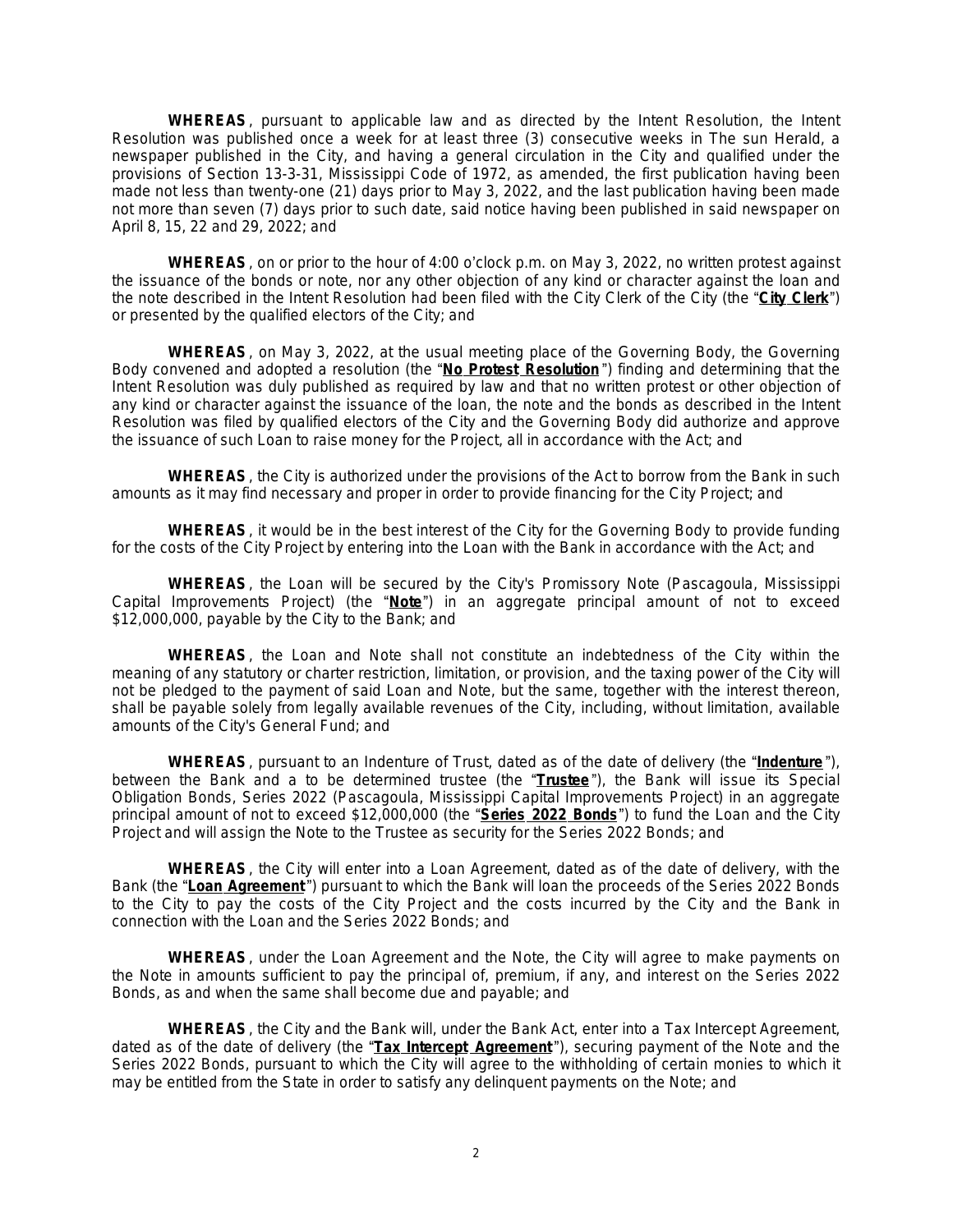**WHEREAS**, the Series 2022 Bonds will be sold to one or more designated purchasers (collectively, the "**Purchaser /Lender**") at a private negotiated sale (the "**Private Placement Transaction** "), pursuant to the terms and provisions of a Placement Agreement, to be dated as of the date of the sale of the Series 2022 Bonds (the "**Placement Agreement** "), by and among the Bank, Raymond James & Associates, Inc., as placement agent (the "**Placement Agent** ") and the City; and

**WHEREAS**, there have been submitted to this meeting forms of:

(a) the Indenture under which the Series 2022 Bonds will be issued and by which they will be secured,

- (b) the Loan Agreement between the City and the Bank providing for the Loan,
- (c) the Note from the City to the Bank, securing payment of the Loan,
- (d) the Tax Intercept Agreement providing security for the Note and the Series 2022 Bonds, and

(e) the Placement Agreement providing for the terms and conditions of the sale of the Series 2022 Bonds to the Purchaser/Lender; and

**WHEREAS**, it appears that each of the documents above referred to, which documents are now before the Governing Body, is in appropriate form and is an appropriate document for the purposes identified; and

**WHEREAS**, it would be in the best interest of the City for the Bank to proceed with the sale and issuance of the Series 2022 Bonds because the interest payable on the Note will be the same as the interest payable on the Series 2022 Bonds as set forth in detail in the Placement Agreement and/or any term sheet provided by the Purchaser/Lender; and

**WHEREAS**, the Loan and the Series 2022 Bonds shall be conditioned upon the approval by the Board of Directors of the Bank; and

**WHEREAS**, all other conditions, acts and things required by the Act and the Constitution and laws of the State to have existed, to have happened and to have been performed precedent to and in connection with the adoption of this resolution, the issuance of the Note, the execution of the Loan Agreement, the Tax Intercept Agreement and the Placement Agreement have happened and have been performed in regular and due time, form and manner as required by law; and

**WHEREAS**, it is proposed that the City should take all such additional actions, authorize the preparation and distribution of such documents and authorize such other actions and proceedings as shall be necessary in connection with the issuance of the Note, the sale and issuance of the Series 2022 Bonds and the financing of the City Project and the costs incurred by the City and the Bank in connection with the Loan and the Series 2022 Bonds; and

**WHEREAS**, the issuance of the Note will not exceed any limitation upon indebtedness which may be incurred by the City; and

**WHEREAS**, it has now become necessary that the Governing Body proceed to make provision for the execution, issuance and delivery of the Note and the Series 2022 Bonds.

#### **NOW, THEREFORE, BE IT RESOLVED BY THE GOVERNING BODY OF THE CITY :**

**SECTION 1.** This resolution is adopted pursuant to the provisions of the Act and the Constitution and laws of the State.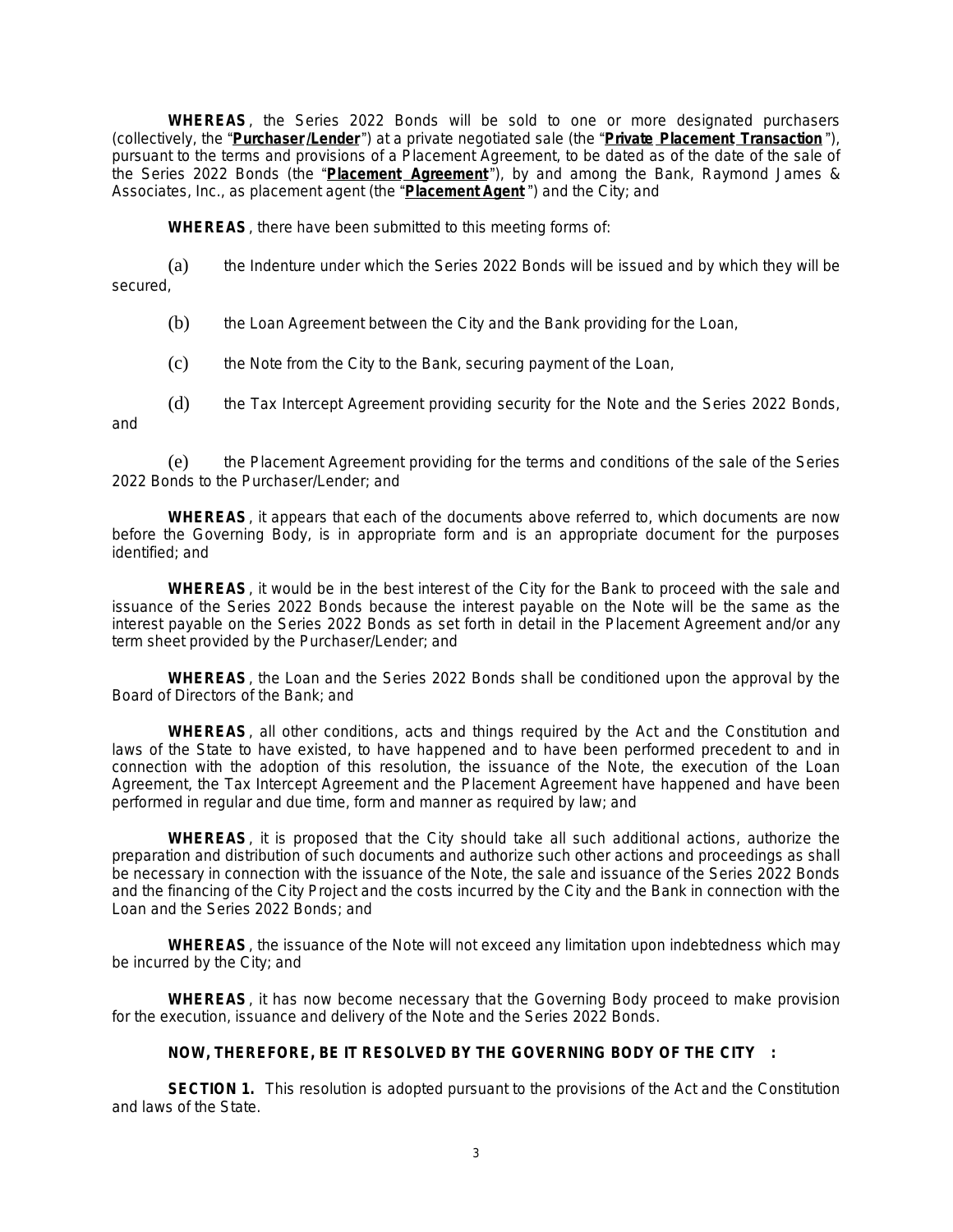**SECTION 2.** The Governing Body hereby authorizes the execution and delivery of the Note in the principal amount of not to exceed \$12,000,000 in accordance with the Act and subject to the provisions of this resolution and the Loan Agreement. All terms and provisions of the Note, including the repayment thereof, shall be as set forth in the Loan Agreement and the Note.

**SECTION 3.** The principal of and interest on the Note shall be payable over a period of not to exceed thirty (30) years solely from legally available revenues of the City, including, without limitation, available amounts of the City's General Fund, and shall be subject to prepayment as set forth in the Loan Agreement. The Note shall not constitute a general obligation of the City within the meaning of any constitutional or statutory restrictions, limitations, or provisions, and the taxing power of the City will not be pledged to the payment of the Note, but the same, together with the interest thereon, shall be payable solely from legally available revenues of the City, including, without limitation, available amounts of the City's General Fund, and the terms and provisions of the Tax Intercept Agreement.

**SECTION 4.** The Governing Body does hereby find and determine that the Series 2022 Bonds are being issued to fund the Loan, the proceeds of which will be used to finance the City Project.

**SECTION 5.** The Indenture by and between the Bank and the Trustee in the form submitted to this meeting and attached hereto as **EXHIBIT A**, is hereby made a part of this resolution as though set forth in full herein and shall be, and the same hereby is, approved in substantially said form. The Mayor of the City (the "**Mayor**"), the City Clerk and the President of the Governing Body (together, the "**Authorized Officers**") are authorized to approve such additional changes thereto as may be requested by the Bank. The City hereby approves and acknowledges the Indenture and the terms and provisions thereof and recognizes that many items governing the terms and conditions of the Note are based upon terms, limitations and conditions provided in the Indenture.

**SECTION 6.** The form of the Loan Agreement by and between the City and the Bank in the form submitted to this meeting and attached hereto as **EXHIBIT B**, is hereby made a part of this resolution as though set forth in full herein and shall be, and the same hereby is, approved in substantially said form. The Authorized Officers are hereby authorized and directed to execute and deliver the Loan Agreement with such changes, insertions and omissions as may be approved by such officers, said execution being conclusive evidence of such approval.

**SECTION 7.** The form of the Note from the City to the Bank in the form attached to the Loan Agreement, shall be, and the same hereby is, approved in substantially said form. The Authorized Officers are hereby authorized and directed to execute and deliver the Note to the Bank with such changes, insertions and omissions as may be approved by such officers, said execution being conclusive evidence of such approval.

**SECTION 8.** The form of the Tax Intercept Agreement by and between the Bank and the City in the form submitted to this meeting and attached hereto as **EXHIBIT C**, is hereby made a part of this resolution as though set forth in full herein and shall be, and the same hereby is, approved in substantially said form. The Authorized Officers are hereby authorized and directed to execute and deliver the Tax Intercept Agreement with such changes, insertions and omissions as may be approved by such officers, said execution being conclusive evidence of such approval.

**SECTION 9.** The Placement Agreement, in the form submitted to this meeting is and attached hereto as **EXHIBIT D** is hereby made a part of this resolution as though set forth in full herein and, shall be, and the same hereby is, approved in substantially said form. The Authorized Officers are hereby authorized and directed to execute the Placement Agreement for and on behalf of the City, subject to the following conditions: (a) compliance by the City with the provisions of the Bank Act regarding the issuance of the Note; (b) the aggregate principal amount of the Note and the Series 2022 Bonds shall not exceed \$12,000,000; (c) the Series 2022 Bonds will bear interest at the rates to be provided in the Placement Agreement and the Series 2022 Bonds shall not bear a greater overall maximum interest rate to maturity than that allowed in Section 75-17-101, Mississippi Code of 1972, as amended and supplemented from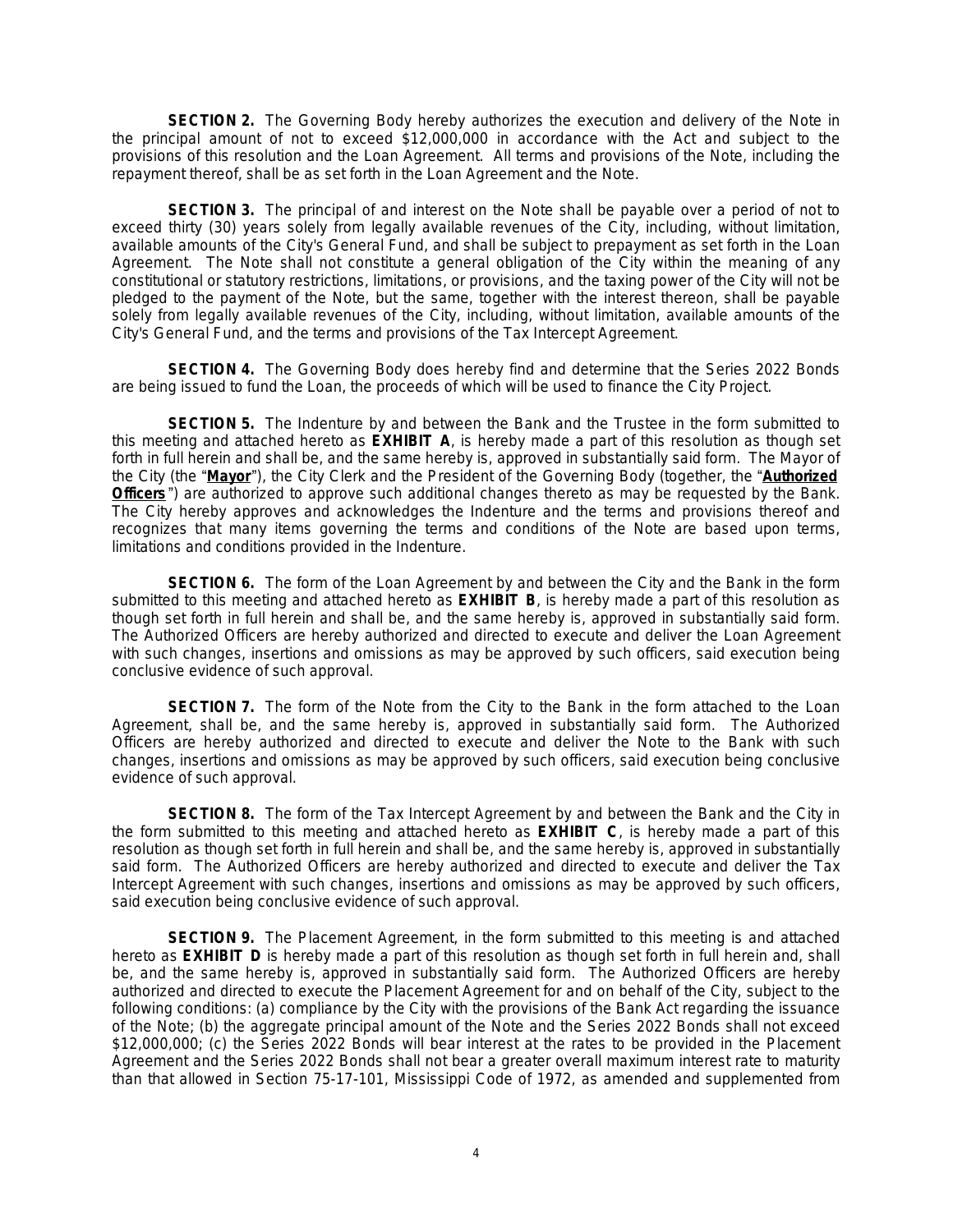time to time; (d) the term of Series 2022 Bonds does not exceed thirty (30) years; and (e) the terms and provisions of the Series 2022 Bonds are in compliance with the Bank Act.

**SECTION 10.** Copies of the documents provided for in Sections 5 through 9 of this resolution in the forms submitted to this meeting and approved in substantially said forms by this resolution are on file in the office of the City Clerk.

**SECTION 11.** The Authorized Officers are hereby authorized to execute a term sheet of the Purchaser/Lender (the "**Term Sheet**"), if applicable, and to approve any changes, insertions and omissions as may be required by the Term Sheet or the Purchaser/Lender to the Indenture, the Loan Agreement, the Note, the Placement Agreement, the Tax Intercept Agreement (collectively, the "**Bond Documents**"), if required by the Purchaser or the Term Sheet and are hereby authorized to executed any additional documents and certificates as required. The Governing Body hereby authorizes and approves the execution of said Term Sheet by an Authorized Officer of the City.

**SECTION 12.** Except as otherwise expressly provided herein, nothing in this resolution or the Indenture, express or implied, is intended or shall be construed to confer upon any person or firm or corporation other than the Bank, the holders of the Series 2022 Bonds issued under the Indenture, the City and the Trustee, any right, remedy or claim, legal or equitable, under and by reason of this resolution or any of the provisions hereof or the Indenture or any provision thereof. This resolution, the Indenture and all of their provisions are intended to be and shall be for the sole and exclusive benefit of the Bank, the City, the Trustee and the holders from time to time of the Series 2022 Bonds.

**SECTION 13.** In case any one or more of the provisions of this resolution, the Bond Documents or the Series 2022 Bonds issued hereby shall, for any reason, be held to be illegal or invalid, such illegality or invalidity shall not affect any of the other provisions of this resolution, Bond Documents or the Series 2022 Bonds; but this resolution, Bond Documents or the Series 2022 Bonds shall be construed and enforced as if such illegal or invalid provision or provisions had not been contained therein. The terms and conditions set forth in the Indenture, the pledge of the moneys and property under the Indenture, the creation of the funds provided for in the Indenture and the Loan Agreement, the receipt of payments made on the Note, the provisions relating to the proceeds derived from the sale of the Series 2022 Bonds pursuant to and under the Indenture and the handling of said moneys and property and receipts are all commitments and agreements on the part of the Bank and the validity or the invalidity of the Indenture shall not affect the commitments on the part of the Bank or the City to create such funds and to handle such proceeds and such moneys and property and receipts for the purposes, in the manner and according to the terms and conditions fixed in the Indenture or the Loan Agreement, it being the intention hereof that such commitments on the part of the Bank and the City are binding as if contained in this resolution separate and apart from the Indenture and the Loan Agreement.

**SECTION 14.** The City hereby authorizes the Bank to cause to be paid out of the proceeds of the sale of the Series 2022 Bonds such legal, accounting, municipal advisory, rating, Trustee and printing expenses, and all such other expenses, incurred by or on behalf of the Bank, the City and the Trustee in connection with the sale and issuance of the Series 2022 Bonds and the Loan as may be permitted to be paid therefrom pursuant to the terms of the Indenture, the Loan Agreement and applicable law. The Authorized Officers of the City are hereby authorized and directed to sign requisitions and perform such other acts as may be necessary to authorize the Bank and the Trustee to pay from the proceeds of the Series 2022 Bonds the costs of issuance of the Series 2022 Bonds; provided, however, that such costs of issuance shall not exceed five percent (5%) of the par amount of the Bonds (excluding the Placement Agent's fee, and, if applicable, any premiums for municipal bond insurance) and shall be approved by the Executive Director or the President of the Bank and an Authorized Officer of the City as provided in the Bank resolution.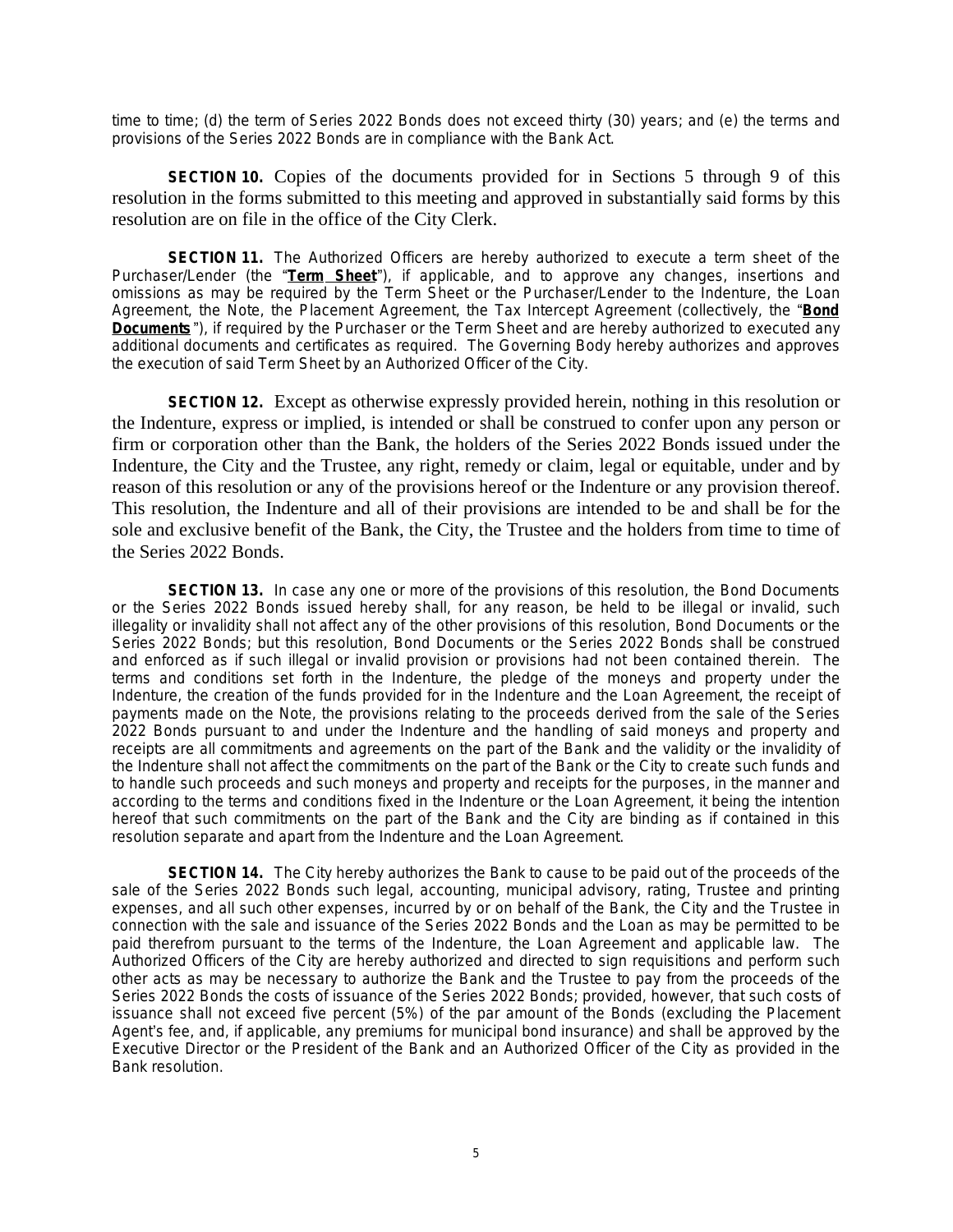**SECTION 15.** The Authorized Officers and any other officer of the City or member of the Governing Body be, and each of them is hereby, authorized and directed to do all acts and things required of them by this resolution and the Bond Documents for the full and complete performance of all the terms, covenants and agreements contained in this resolution, the Series 2022 Bonds and the Bond Documents and all of the documents necessary to conclude the sale and issuance of the Series 2022 Bonds and the loan.

**SECTION 16.** No stipulation, obligation or agreement herein contained or contained in the Bond Documents or other documents necessary to conclude the sale and issuance of the Series 2022 Bonds shall be deemed to be a stipulation, obligation or agreement of any officer, director, agent or employee of the Bank in his or her individual capacity, and no such officer, director, agent or employee shall be personally liable on the Series 2022 Bonds or be subject to personal liability or accountability by reason of the sale and issuance thereof.

**SECTION 17.** When the Series 2022 Bonds are issued, the City Clerk is hereby authorized and directed to prepare and furnish to the Placement Agent, the Bank and the Trustee certified copies of all the proceedings and records of the City relating to the Series 2022 Bonds, and such other affidavits and certificates as may be required to show the facts relating to the legality and marketability of the Series 2022 Bonds as such facts appear from the books and records in the City Clerk's custody and control or as otherwise known to him; and all such certified copies, certificates and affidavits, including any heretofore furnished, shall constitute representations of the City as to the truth of all statements contained therein.

**SECTION 18.** From and after the execution and delivery of the documents hereinabove authorized, the proper officers, directors, agents and employees of the City are hereby authorized, empowered and directed to do all such acts and things and to execute all such documents as may be necessary to carry out and comply with the provisions of said documents as executed and are further authorized to take any and all further actions and execute and deliver any and all other documents and certificates as may be necessary or desirable in connection with the issuance of the Series 2022 Bonds and the loan, the use of the proceeds of the loan to finance the City Project and the execution and delivery of the Bond Documents or other documents necessary to conclude the sale and issuance of the Series 2022 Bonds and the loan and to document the City's compliance with the Act.

**SECTION 19.** The Mayor and/or the City Clerk are hereby authorized to execute a non-arbitrage certification in order to comply with Section 148 of the Internal Revenue Code of 1986, as amended, and the applicable regulations thereunder.

**SECTION 20.** All acts and doings of the officers of the City which are in conformity with the purposes and intents of this resolution and in furtherance of the sale and issuance of the Series 2022 Bonds, from time to time, and the execution, delivery and performance of the Bond Documents shall be, and the same hereby are, in all respects approved and confirmed.

**SECTION 21.** Upon the recommendation of Government Consultants, Inc., Madison, Mississippi, as independent registered municipal advisor (the "**Municipal Advisor**"), the Executive Director or an Authorized Officer are hereby authorized to apply for, execute and deliver, a commitment for the provision of municipal bond insurance and any additional documents and certificates which are required by any provider of such municipal bond insurance selected to provide credit enhancement in connection with the issuance of the Series 2022 Bonds. Such insurer shall be selected by the Executive Director and/or an Authorized Officer following negotiations with perspective insurers by the Municipal Advisor. Any changes, insertions and omissions as may be required by the provider of the municipal bond insurance to the Bond Documents are to be approved by the Executive Director and/or Authorized Officer, and the execution of the commitment for said municipal bond insurance being conclusive evidence of such approval. Payment of the premiums, if applicable, for such municipal bond insurance out of the proceeds of the Series 2022 Bonds is hereby approved. Each Authorized Officer are hereby authorized to execute, if applicable, the commitment for municipal bond insurance on behalf of the City.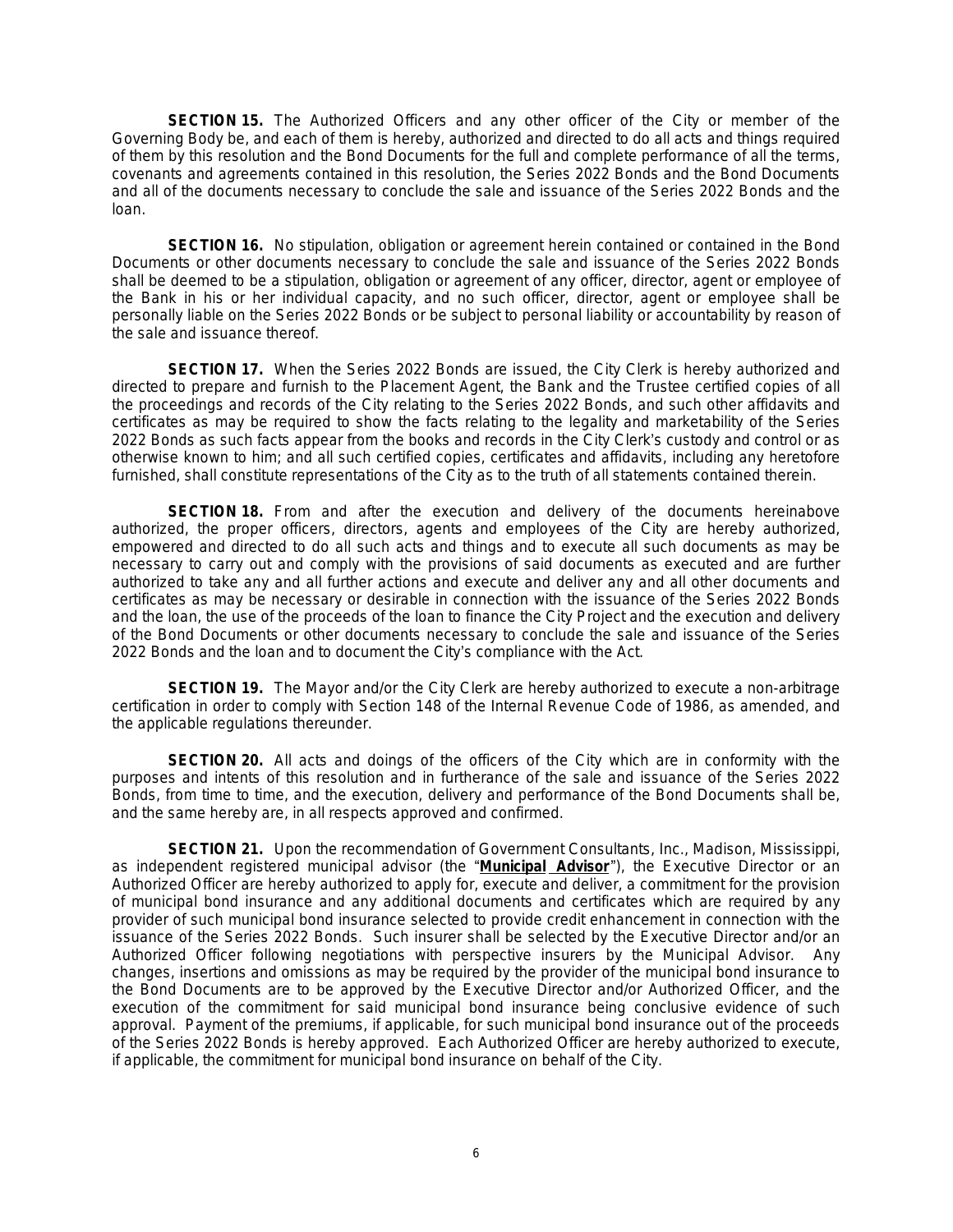**SECTION 22.** Upon receiving the recommendation of the Municipal Advisor, the Authorized Officers are hereby authorized and directed to make all final determinations necessary to prepare the Bond Documents for the sale of the Series 2022 Bonds, including the date of sale, the dated date of the Series 2022 Bonds, the final principal amount of the Series 2022 Bonds, the maturity schedule relating to the Series 2022 Bonds, the redemption terms of the Series 2022 Bonds and any other terms thereof; provided, however, that all such determinations shall be made subject to approval by the Bank, to be evidenced by the execution of the Placement Agreement for the sale of the Series 2022 Bonds, pursuant to authority granted by the Bank's resolution, and pursuant to this resolution.

**SECTION 23.** Prior to their delivery, the Series 2022 Bonds shall be validated pursuant to Sections 31-13-1 *et seq*., Mississippi Code of 1972, as amended, by the Chancery Court of the First Judicial District of Hinds County, Mississippi.

**SECTION 24.** No stipulation, obligation or agreement herein contained or contained in the Bond Documents or other documents necessary to conclude the sale and issuance of the Series 2022 Bonds shall be deemed to be a stipulation, obligation or agreement of any officer, director, agent or employee of the City in their individual capacity, and no such officer, director, agent or employee shall be personally liable on the Series 2022 Bonds or be subject to personal liability or accountability by reason of the sale and issuance thereof.

**SECTION 25.** The Authorized Officers are hereby authorized and directed to execute and deliver additional documents and certificates which are required in connection with the issuance of the Series 2022 Bonds. If the date of the issuance and delivery of the Series 2022 Bonds, or the execution and delivery of any of the documents adopted hereby occurs after May 2022, then the Authorized Officers are hereby fully authorized to approve all applicable and necessary changes to the documents approved hereby or otherwise and related to such change to provide for the dating of documents for the appropriate month (including the Series 2022 Bonds), the execution of said documents being conclusive evidence of such approval, and no further action shall be required of the Governing Body to approve such date changes. Notwithstanding any other provision herein or in any attachments hereto, the Governing Body further authorizes any necessary changes to the federal tax terms of the documents approved hereby and to the name or title or series designation of the Series 2022 Bonds and corresponding changes to any of the related documents approved hereby if it is determined, after consultation with the Municipal Advisor, that it is in the best interest of the City for the Series 2022 Bonds to be issued at a later date or in one or more taxable or tax-exempt series, as municipal bond market conditions may dictate, in order to conform to such determination.

**SECTION 26.** This resolution shall become effective immediately and all resolutions and orders, or parts thereof, in conflict herewith are, to the extent of such conflict, repealed.

[Remainder of page left blank intentionally.]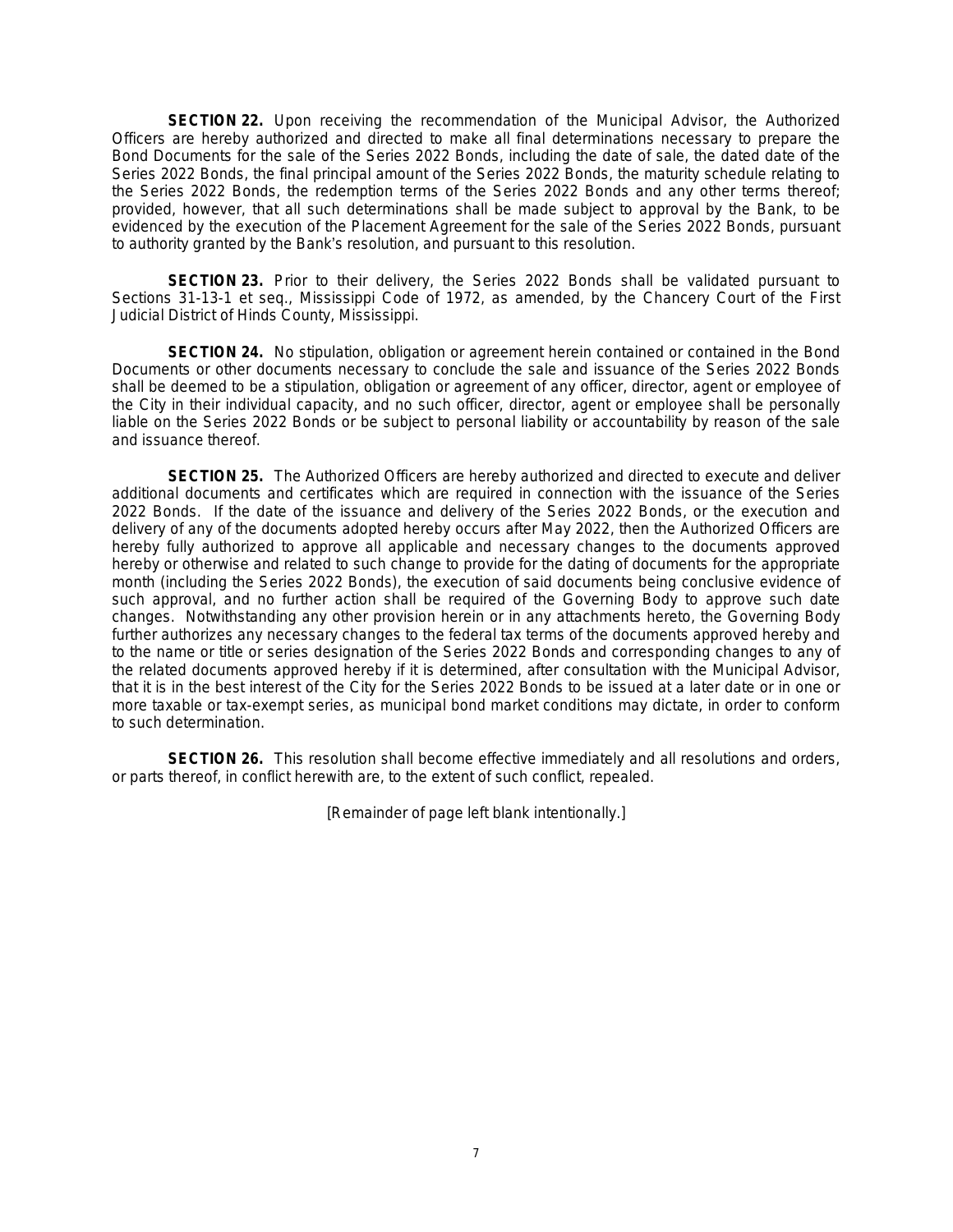Council member \_\_\_\_\_\_\_\_\_\_\_\_\_\_\_\_\_ seconded the motion to adopt the foregoing resolution, and the question being put to a roll call vote, the result was as follows:

| Mayor Willis        | voted: |
|---------------------|--------|
| Councilman Hyde     | voted: |
| Councilman Fornett  | voted: |
| Councilman Walker   | voted: |
| Councilman Parker   | voted: |
| Councilman Blythe   | voted: |
| Councilman Gatchell | voted: |

The Mayor declared the motion carried and the resolution be adopted this the 3<sup>rd</sup> day of May, 2022.

# **Mayor**

 $\overline{a}$ 

**ATTEST:**

**City Clerk**

 $\overline{a}$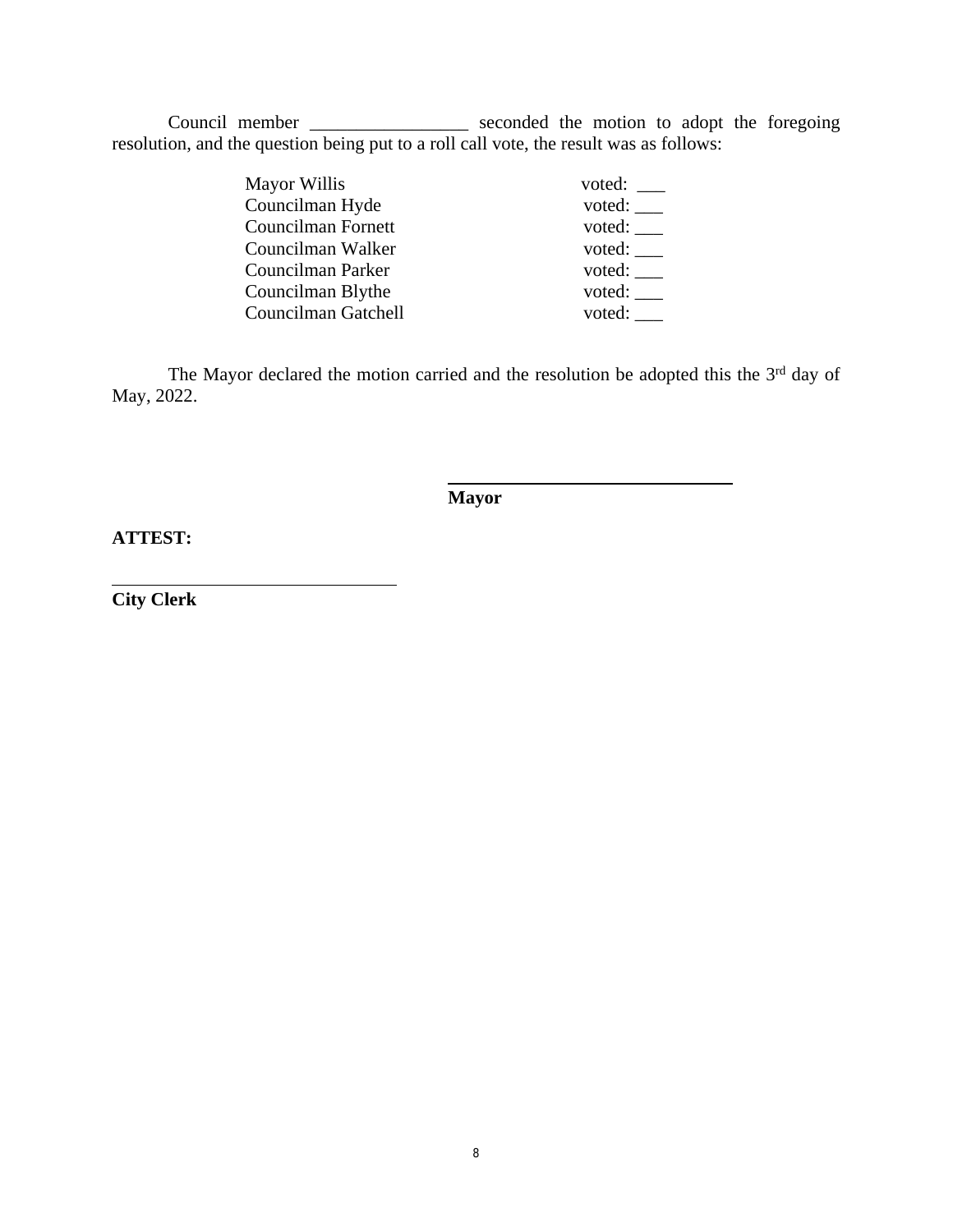## **EXHIBIT A**

## **FORM OF INDENTURE**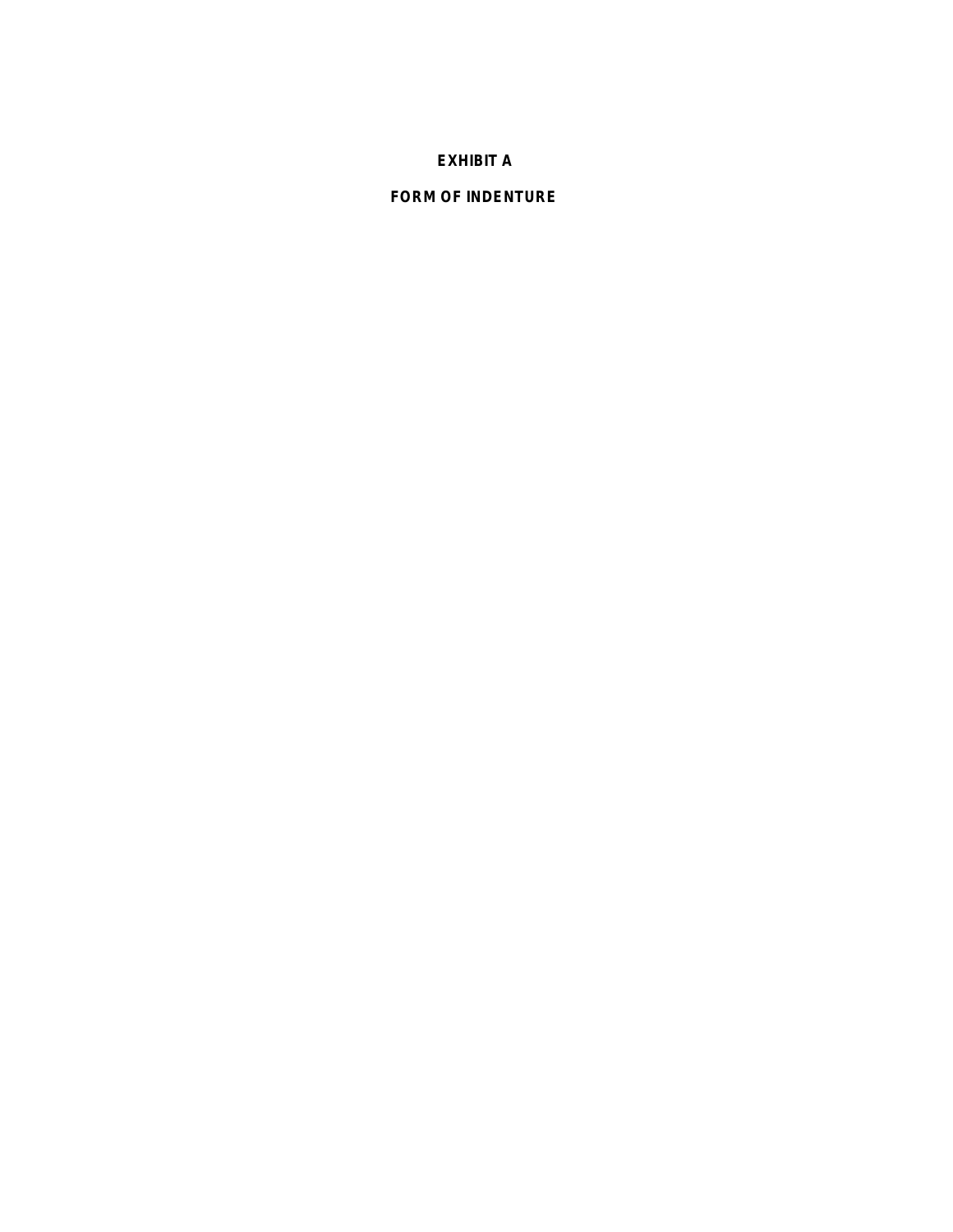### **EXHIBIT B**

**FORM OF LOAN AGREEMENT**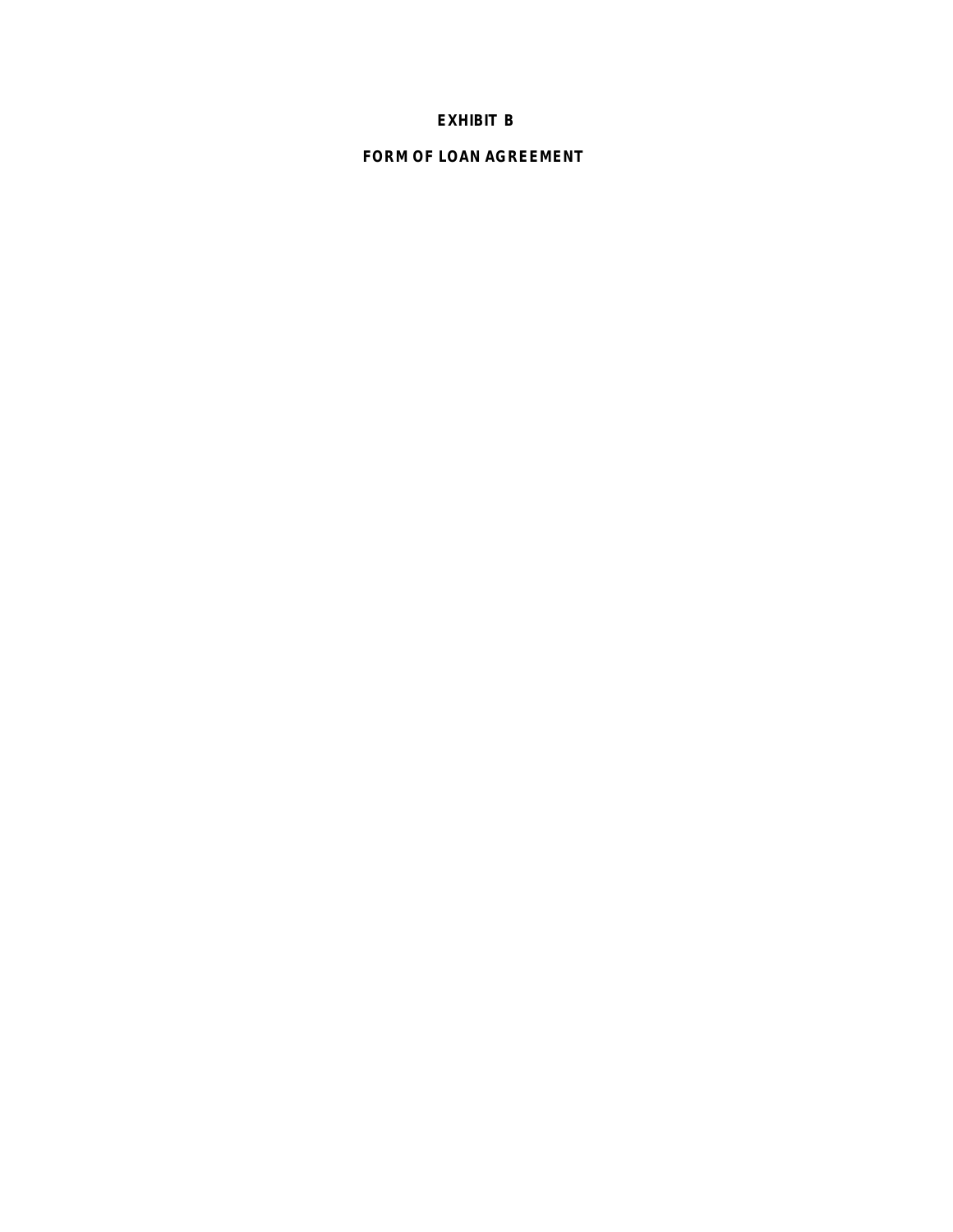# **EXHIBIT C**

**FORM OF TAX INTERCEPT AGREEMENT**